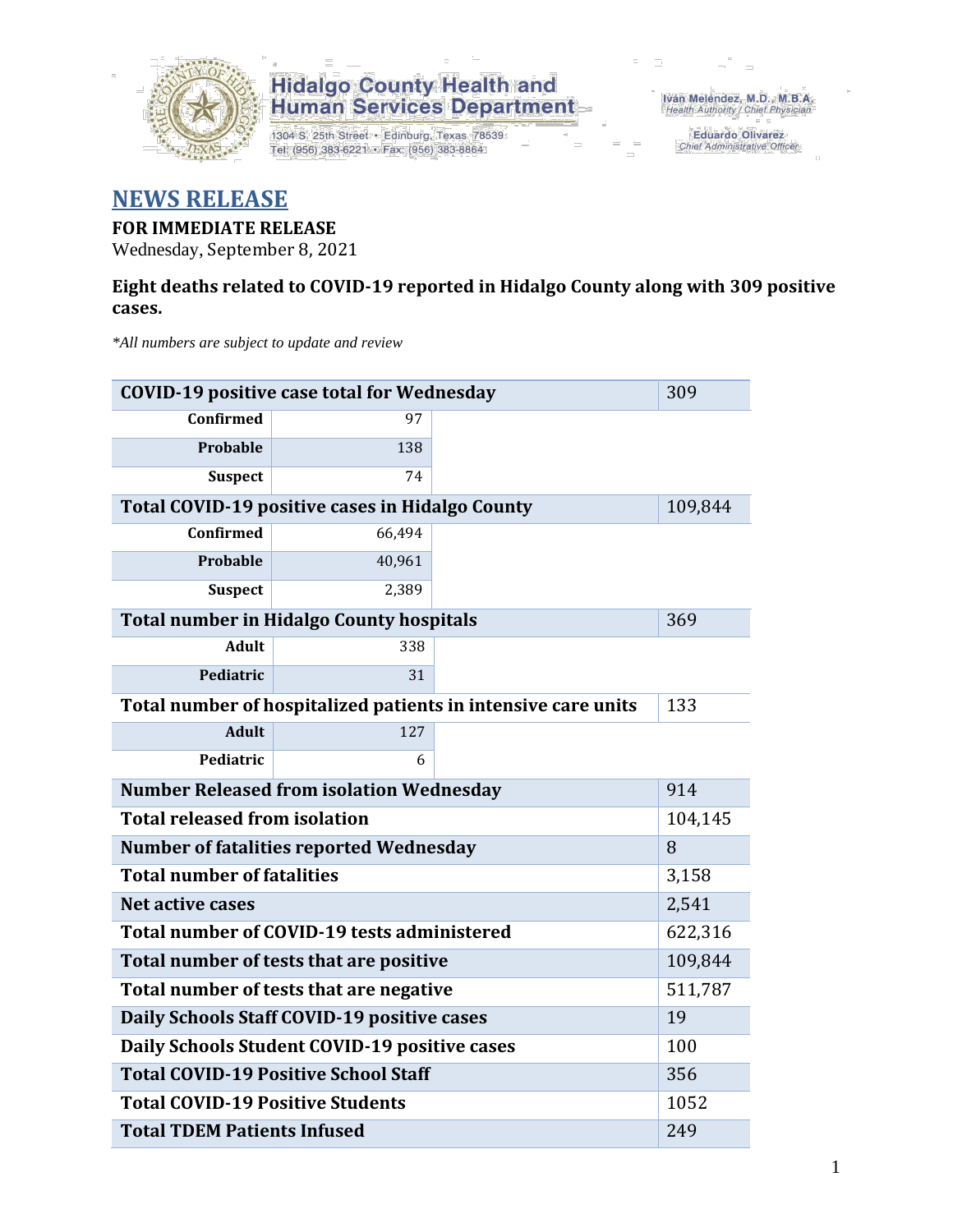

1304 S. 25th Street · Edinburg, Texas 78539 Tel: (956) 383-6221 · Fax: (956) 383-8864

Iván Meléndez, M.D., M.B.A. Health Authority / Chief Physician

> **Eduardo Olivarez** Chief Administrative Officer

*Hidalgo County uses the case status definition provided by the Texas Department of State Health Service's 2020 Epi Case Criteria Guide revised November 2020.*

- *1. Confirmed: A person who has tested positive through a molecular or PCR (oral or nasal swabs) test that looks for the presence of the virus's genetic material.*
- *2. Probable: A person who meets presumptive laboratory evidence through detection of COVID-19 by antigen test in a respiratory specimen.*
- *3. Suspect: A person who meets supported laboratory evidence through detection of specific antibodies in serum, plasma, whole body, and no prior history of being confirmed or probable case.*

*For more information of case status definition for COVID-19, please refer to:*

[https://www.dshs.state.tx.us/IDCU/investigation/epi-case-criteria-guide/2020-Epi-Case-Criteria-](https://www.dshs.state.tx.us/IDCU/investigation/epi-case-criteria-guide/2020-Epi-Case-Criteria-Guide.pdf)[Guide.pdf](https://www.dshs.state.tx.us/IDCU/investigation/epi-case-criteria-guide/2020-Epi-Case-Criteria-Guide.pdf)

|                | <b>Age Range</b> | Gender | <b>City</b>    |
|----------------|------------------|--------|----------------|
| 1              | 40s              | Female | Edinburg       |
| $\overline{2}$ | 40s              | Male   | Edinburg       |
| 3              | 60s              | Male   | Edinburg       |
| 4              | $70+$            | Male   | Edinburg       |
| 5              | 30 <sub>s</sub>  | Female | <b>McAllen</b> |
| 6              | 40s              | Male   | Pharr          |
| 7              | 60s              | Male   | Pharr          |
| 8              | 20s              | Male   | Weslaco        |

#### The deaths include: The deaths include: Case Breakdown by Age Group:

| <b>Age Range</b> | <b>Number of Cases</b> |
|------------------|------------------------|
| $0 - 11$         | 71                     |
| $12 - 19$        | 38                     |
| 20s              | 33                     |
| 30 <sub>s</sub>  | 44                     |
| 40s              | 33                     |
| 50s              | 40                     |
| 60s              | 28                     |
| $70+$            | 22                     |
| Total:           | 309                    |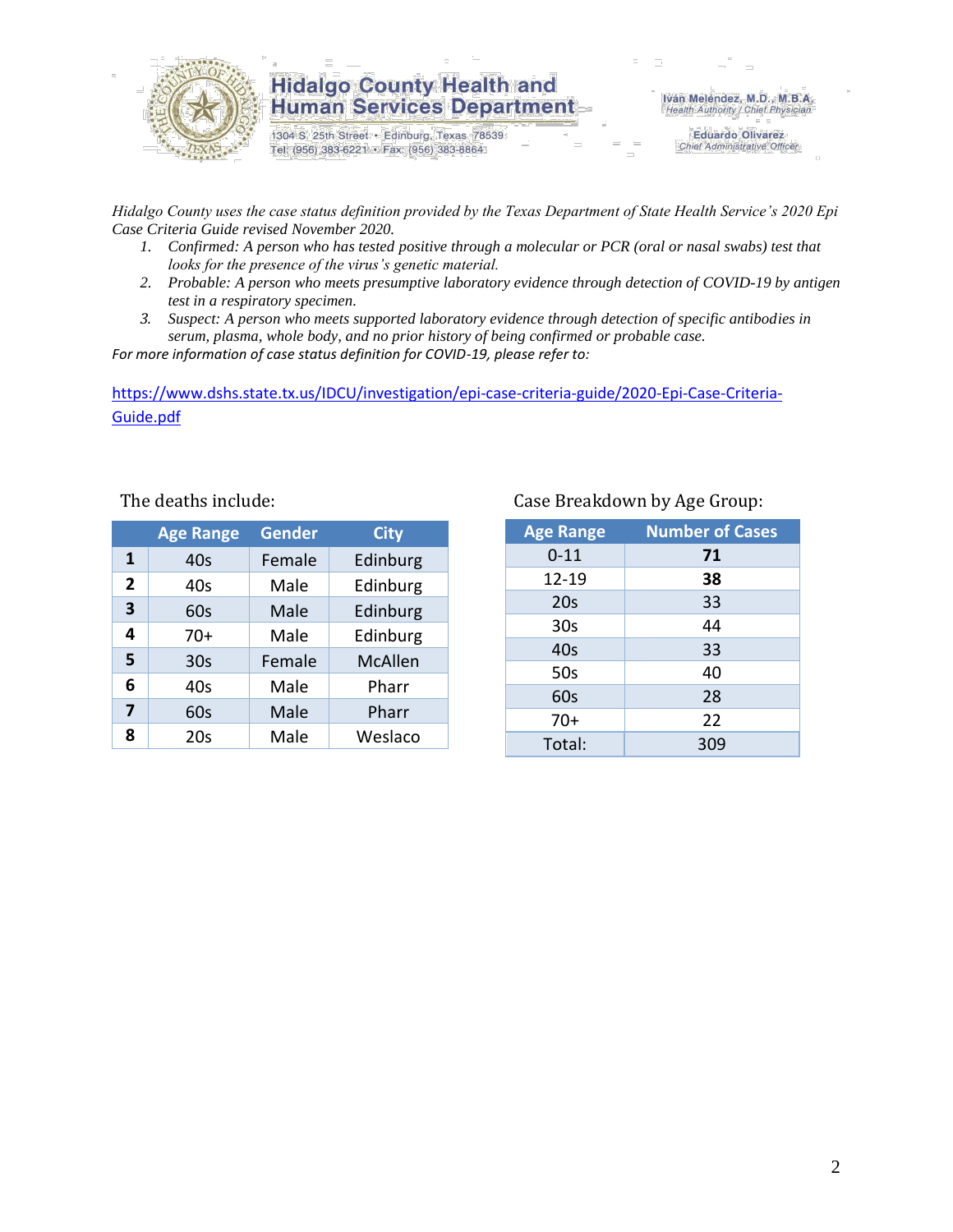

1304 S. 25th Street · Edinburg, Texas 78539 Tel: (956) 383-6221 · Fax: (956) 383-8864

Iván Meléndez, M.D., M.B.A.<br>Health Authority / Chief Physician

Eduardo Olivarez<br>Chief Administrative Officer

#### Wednesday, September 8, 2021 positive cases include:

|                         | <b>Age Range</b> | <b>Gender</b> | <b>City</b> |     | <b>Age Range</b> | Gender | <b>City</b> |
|-------------------------|------------------|---------------|-------------|-----|------------------|--------|-------------|
| 1                       | $0 - 19$         | F             | Alamo       | 156 | $0 - 19$         | F      | Mission     |
| $\mathbf{2}$            | $0 - 19$         | F             | Alamo       | 157 | $0 - 19$         | F      | Mission     |
| 3                       | 20s              | F             | Alamo       | 158 | $0 - 19$         | F      | Mission     |
| 4                       | 30s              | F             | Alamo       | 159 | $0 - 19$         | F      | Mission     |
| 5                       | 50s              | F             | Alamo       | 160 | $0 - 19$         | F      | Mission     |
| 6                       | 50s              | M             | Alamo       | 161 | $0 - 19$         | F      | Mission     |
| $\overline{\mathbf{z}}$ | $0 - 19$         | M             | Alton       | 162 | $0 - 19$         | M      | Mission     |
| 8                       | $0 - 19$         | M             | Alton       | 163 | $0 - 19$         | F      | Mission     |
| $\boldsymbol{9}$        | $0 - 19$         | M             | Alton       | 164 | $0 - 19$         | F      | Mission     |
| 10                      | $0 - 19$         | F             | Alton       | 165 | $0 - 19$         | M      | Mission     |
| 11                      | 30 <sub>s</sub>  | ${\sf M}$     | Alton       | 166 | $0 - 19$         | F      | Mission     |
| 12                      | 30 <sub>s</sub>  | M             | Alton       | 167 | $0 - 19$         | F      | Mission     |
| 13                      | $0 - 19$         | F             | Donna       | 168 | 20s              | M      | Mission     |
| 14                      | $0 - 19$         | M             | Donna       | 169 | 20s              | M      | Mission     |
| 15                      | 20s              | F             | Donna       | 170 | 30 <sub>s</sub>  | M      | Mission     |
| 16                      | 20s              | F             | Donna       | 171 | 30 <sub>s</sub>  | F      | Mission     |
| 17                      | 20s              | F             | Donna       | 172 | 30 <sub>s</sub>  | F      | Mission     |
| 18                      | 30 <sub>s</sub>  | M             | Donna       | 173 | 30 <sub>s</sub>  | F      | Mission     |
| 19                      | 40s              | M             | Donna       | 174 | 30 <sub>s</sub>  | F      | Mission     |
| 20                      | 40s              | F             | Donna       | 175 | 30 <sub>s</sub>  | M      | Mission     |
| 21                      | 60s              | ${\sf M}$     | Donna       | 176 | 30 <sub>s</sub>  | M      | Mission     |
| 22                      | $0 - 19$         | M             | Edinburg    | 177 | 30 <sub>s</sub>  | M      | Mission     |
| 23                      | $0 - 19$         | F             | Edinburg    | 178 | 30 <sub>s</sub>  | M      | Mission     |
| 24                      | $0 - 19$         | M             | Edinburg    | 179 | 40s              | M      | Mission     |
| 25                      | $0 - 19$         | F             | Edinburg    | 180 | 40s              | F      | Mission     |
| 26                      | $0 - 19$         | F             | Edinburg    | 181 | 40s              | F      | Mission     |
| 27                      | $0 - 19$         | M             | Edinburg    | 182 | 40s              | M      | Mission     |
| 28                      | $0 - 19$         | F             | Edinburg    | 183 | 40s              | F      | Mission     |
| 29                      | $0 - 19$         | ${\sf M}$     | Edinburg    | 184 | 40s              | M      | Mission     |
| 30                      | $0 - 19$         | M             | Edinburg    | 185 | 40s              | F      | Mission     |
| 31                      | $0 - 19$         | ${\sf M}$     | Edinburg    | 186 | 40s              | M      | Mission     |
| 32                      | $0 - 19$         | F             | Edinburg    | 187 | 40s              | M      | Mission     |
| 33                      | $0 - 19$         | M             | Edinburg    | 188 | 40s              | M      | Mission     |
| 34                      | $0 - 19$         | M             | Edinburg    | 189 | 50s              | M      | Mission     |
| 35                      | $0 - 19$         | ${\sf M}$     | Edinburg    | 190 | 50s              | F      | Mission     |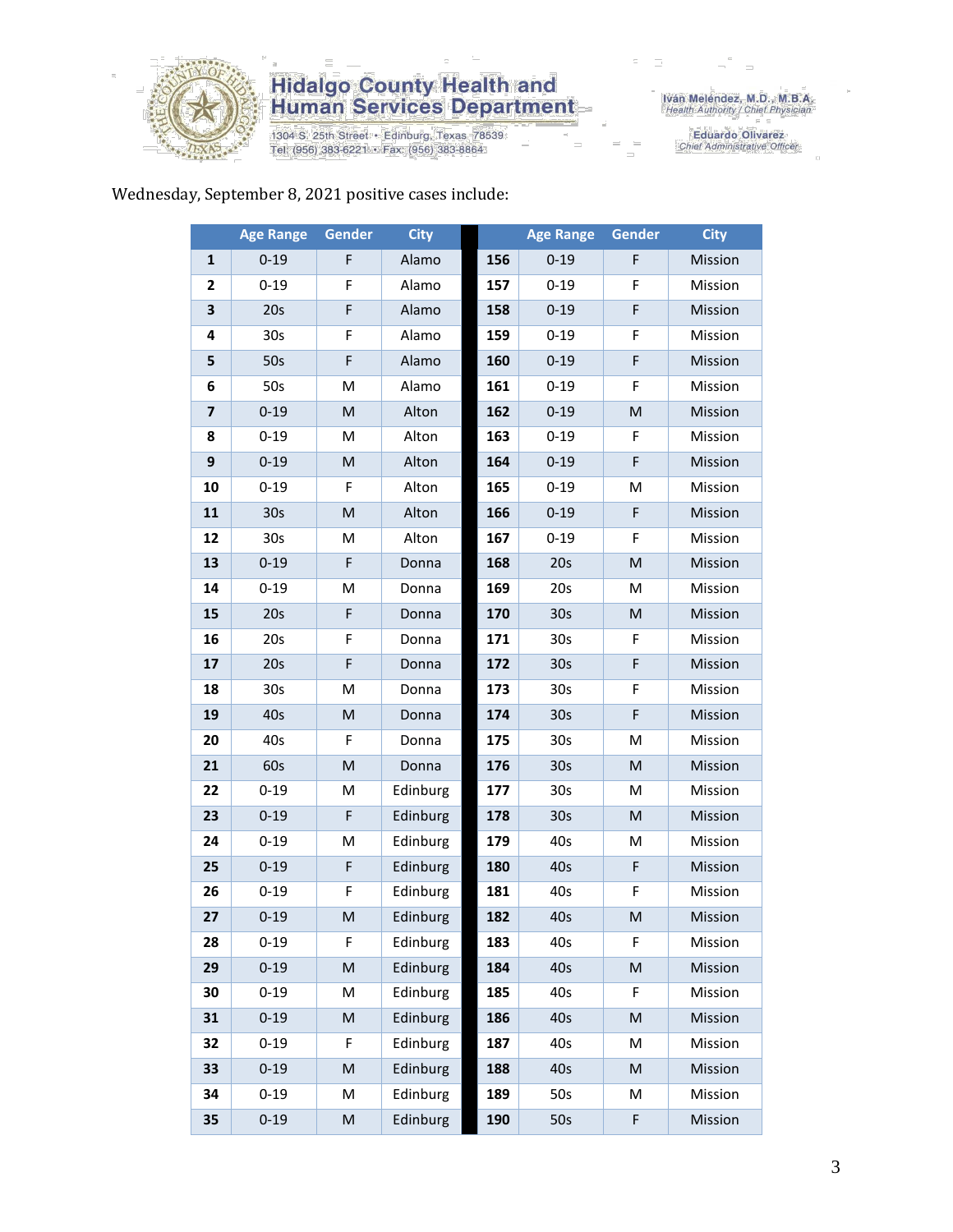

1304 S. 25th Street • Edinburg, Texas 78539<br>Tel: (956) 383-6221 • Fax: (956) 383-8864

Iván Meléndez, M.D., M.B.A.<br>Health Authority / Chief Physician

Eduardo Olivarez<br>Chief Administrative Officer

| 36 | $0 - 19$        | F | Edinburg | 191 | 50s      | F | Mission |
|----|-----------------|---|----------|-----|----------|---|---------|
| 37 | $0 - 19$        | M | Edinburg | 192 | 50s      | M | Mission |
| 38 | $0 - 19$        | F | Edinburg | 193 | 50s      | M | Mission |
| 39 | $0 - 19$        | M | Edinburg | 194 | 50s      | F | Mission |
| 40 | $0 - 19$        | F | Edinburg | 195 | 50s      | F | Mission |
| 41 | $0 - 19$        | M | Edinburg | 196 | 50s      | F | Mission |
| 42 | $0 - 19$        | F | Edinburg | 197 | 50s      | M | Mission |
| 43 | $0 - 19$        | F | Edinburg | 198 | 50s      | F | Mission |
| 44 | $0 - 19$        | F | Edinburg | 199 | 50s      | F | Mission |
| 45 | $0 - 19$        | F | Edinburg | 200 | 50s      | F | Mission |
| 46 | $0 - 19$        | M | Edinburg | 201 | 50s      | M | Mission |
| 47 | $0 - 19$        | M | Edinburg | 202 | 50s      | F | Mission |
| 48 | $0 - 19$        | M | Edinburg | 203 | 50s      | M | Mission |
| 49 | 20s             | F | Edinburg | 204 | 60s      | M | Mission |
| 50 | 20s             | F | Edinburg | 205 | 60s      | M | Mission |
| 51 | 20s             | F | Edinburg | 206 | 60s      | M | Mission |
| 52 | 20s             | M | Edinburg | 207 | 60s      | F | Mission |
| 53 | 20s             | F | Edinburg | 208 | 60s      | M | Mission |
| 54 | 20s             | M | Edinburg | 209 | 60s      | M | Mission |
| 55 | 20s             | M | Edinburg | 210 | 60s      | F | Mission |
| 56 | 20s             | М | Edinburg | 211 | $70+$    | F | Mission |
| 57 | 20s             | F | Edinburg | 212 | $70+$    | F | Mission |
| 58 | 20s             | M | Edinburg | 213 | $70+$    | F | Mission |
| 59 | 30 <sub>s</sub> | M | Edinburg | 214 | $70+$    | F | Mission |
| 60 | 30s             | M | Edinburg | 215 | $70+$    | F | Mission |
| 61 | 30 <sub>s</sub> | M | Edinburg | 216 | $70+$    | F | Mission |
| 62 | 30s             | F | Edinburg | 217 | $70+$    | F | Mission |
| 63 | 30 <sub>s</sub> | F | Edinburg | 218 | $70+$    | F | Mission |
| 64 | 30 <sub>s</sub> | М | Edinburg | 219 | $70+$    | F | Mission |
| 65 | 40s             | F | Edinburg | 220 | $70+$    | M | Mission |
| 66 | 40s             | F | Edinburg | 221 | $70+$    | M | Mission |
| 67 | 40s             | F | Edinburg | 222 | $70+$    | F | Mission |
| 68 | 40s             | M | Edinburg | 223 | $70+$    | M | Mission |
| 69 | 40s             | M | Edinburg | 224 | $0 - 19$ | F | Pharr   |
| 70 | 40s             | F | Edinburg | 225 | $0 - 19$ | F | Pharr   |
| 71 | 50s             | F | Edinburg | 226 | $0 - 19$ | F | Pharr   |
| 72 | 50s             | M | Edinburg | 227 | $0 - 19$ | M | Pharr   |
| 73 | 50s             | M | Edinburg | 228 | $0 - 19$ | F | Pharr   |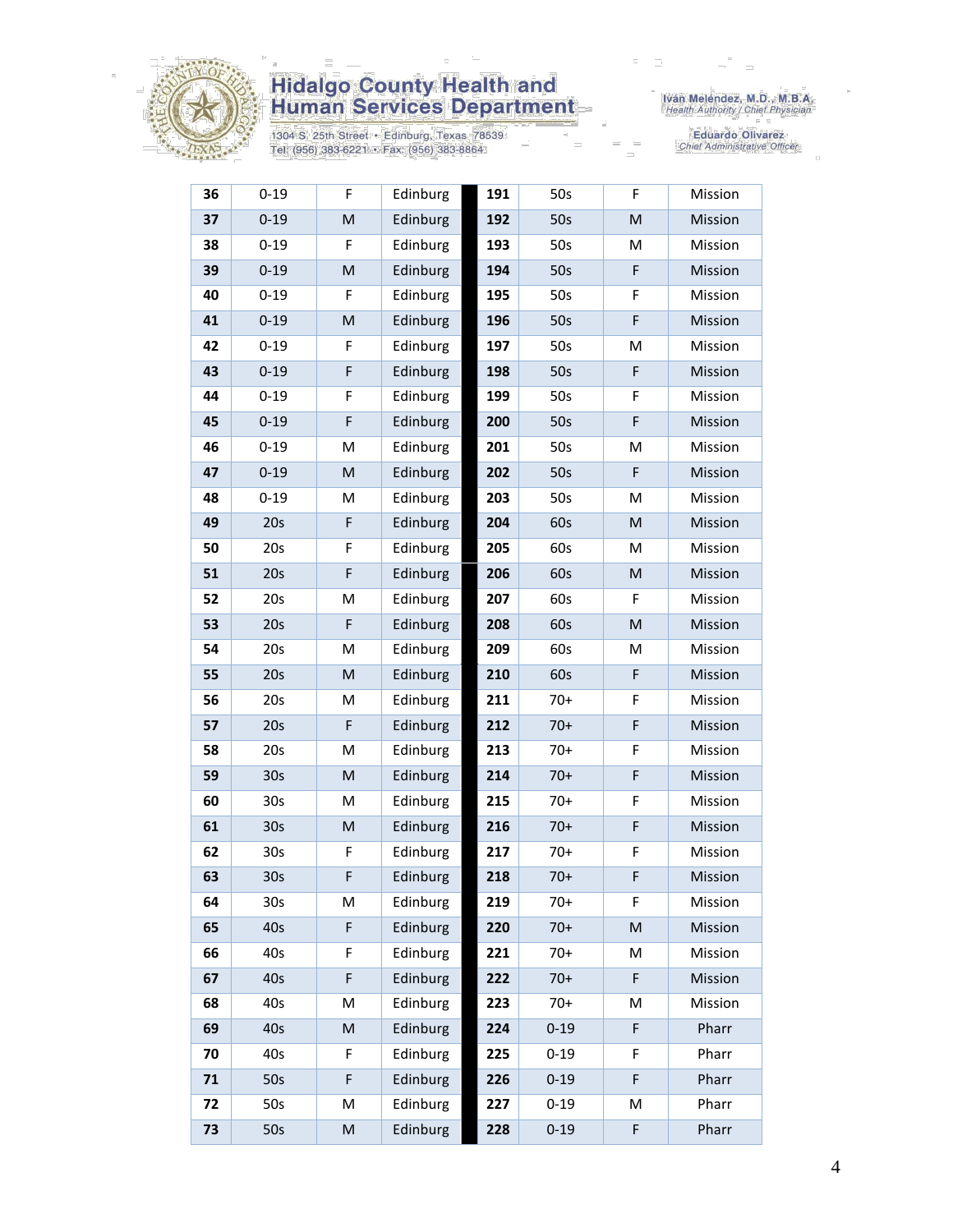

1304 S. 25th Street • Edinburg, Texas 78539<br>Tel: (956) 383-6221 • Fax: (956) 383-8864

Iván Meléndez, M.D., M.B.A.<br>Health Authority / Chief Physician

Eduardo Olivarez<br>Chief Administrative Officer

| 74  | 60s      | F           | Edinburg | 229 | $0 - 19$        | M | Pharr    |
|-----|----------|-------------|----------|-----|-----------------|---|----------|
| 75  | 60s      | F           | Edinburg | 230 | $0 - 19$        | F | Pharr    |
| 76  | 60s      | F           | Edinburg | 231 | $0 - 19$        | F | Pharr    |
| 77  | 60s      | M           | Edinburg | 232 | $0 - 19$        | M | Pharr    |
| 78  | 60s      | M           | Edinburg | 233 | $0 - 19$        | M | Pharr    |
| 79  | $70+$    | $\mathsf F$ | Edinburg | 234 | $0 - 19$        | M | Pharr    |
| 80  | $0 - 19$ | F           | Hidalgo  | 235 | 20s             | F | Pharr    |
| 81  | 20s      | M           | Hidalgo  | 236 | 20s             | F | Pharr    |
| 82  | 30s      | M           | Hidalgo  | 237 | 20s             | M | Pharr    |
| 83  | 30s      | M           | Hidalgo  | 238 | 20s             | F | Pharr    |
| 84  | 50s      | F           | Hidalgo  | 239 | 20s             | F | Pharr    |
| 85  | 50s      | M           | Hidalgo  | 240 | 20s             | M | Pharr    |
| 86  | 60s      | M           | Hidalgo  | 241 | 30 <sub>s</sub> | F | Pharr    |
| 87  | $0 - 19$ | F           | McAllen  | 242 | 30 <sub>s</sub> | M | Pharr    |
| 88  | $0 - 19$ | F           | McAllen  | 243 | 30 <sub>s</sub> | F | Pharr    |
| 89  | $0 - 19$ | F           | McAllen  | 244 | 40s             | M | Pharr    |
| 90  | $0 - 19$ | M           | McAllen  | 245 | 40s             | F | Pharr    |
| 91  | $0 - 19$ | M           | McAllen  | 246 | 40s             | F | Pharr    |
| 92  | $0 - 19$ | F           | McAllen  | 247 | 50s             | F | Pharr    |
| 93  | $0 - 19$ | $\mathsf F$ | McAllen  | 248 | 50s             | M | Pharr    |
| 94  | $0 - 19$ | Μ           | McAllen  | 249 | 50s             | М | Pharr    |
| 95  | $0 - 19$ | $\mathsf F$ | McAllen  | 250 | 50s             | M | Pharr    |
| 96  | $0 - 19$ | F           | McAllen  | 251 | 60s             | M | Pharr    |
| 97  | $0 - 19$ | M           | McAllen  | 252 | 60s             | M | Pharr    |
| 98  | $0 - 19$ | M           | McAllen  | 253 | $70+$           | F | Pharr    |
| 99  | $0 - 19$ | M           | McAllen  | 254 | $70+$           | M | Pharr    |
| 100 | $0 - 19$ | M           | McAllen  | 255 | $0 - 19$        | F | San Juan |
| 101 | $0 - 19$ | M           | McAllen  | 256 | $0 - 19$        | M | San Juan |
| 102 | $0 - 19$ | F.          | McAllen  | 257 | $0 - 19$        | М | San Juan |
| 103 | $0 - 19$ | F           | McAllen  | 258 | $0 - 19$        | M | San Juan |
| 104 | $0 - 19$ | Μ           | McAllen  | 259 | $0 - 19$        | М | San Juan |
| 105 | $0 - 19$ | F           | McAllen  | 260 | $0 - 19$        | M | San Juan |
| 106 | $0 - 19$ | F           | McAllen  | 261 | 20s             | М | San Juan |
| 107 | $0 - 19$ | F           | McAllen  | 262 | 20s             | F | San Juan |
| 108 | $0 - 19$ | F           | McAllen  | 263 | 20s             | М | San Juan |
| 109 | $0 - 19$ | F           | McAllen  | 264 | 40s             | M | San Juan |
| 110 | $0 - 19$ | F           | McAllen  | 265 | 50s             | M | San Juan |
| 111 | 20s      | M           | McAllen  | 266 | 50s             | F | San Juan |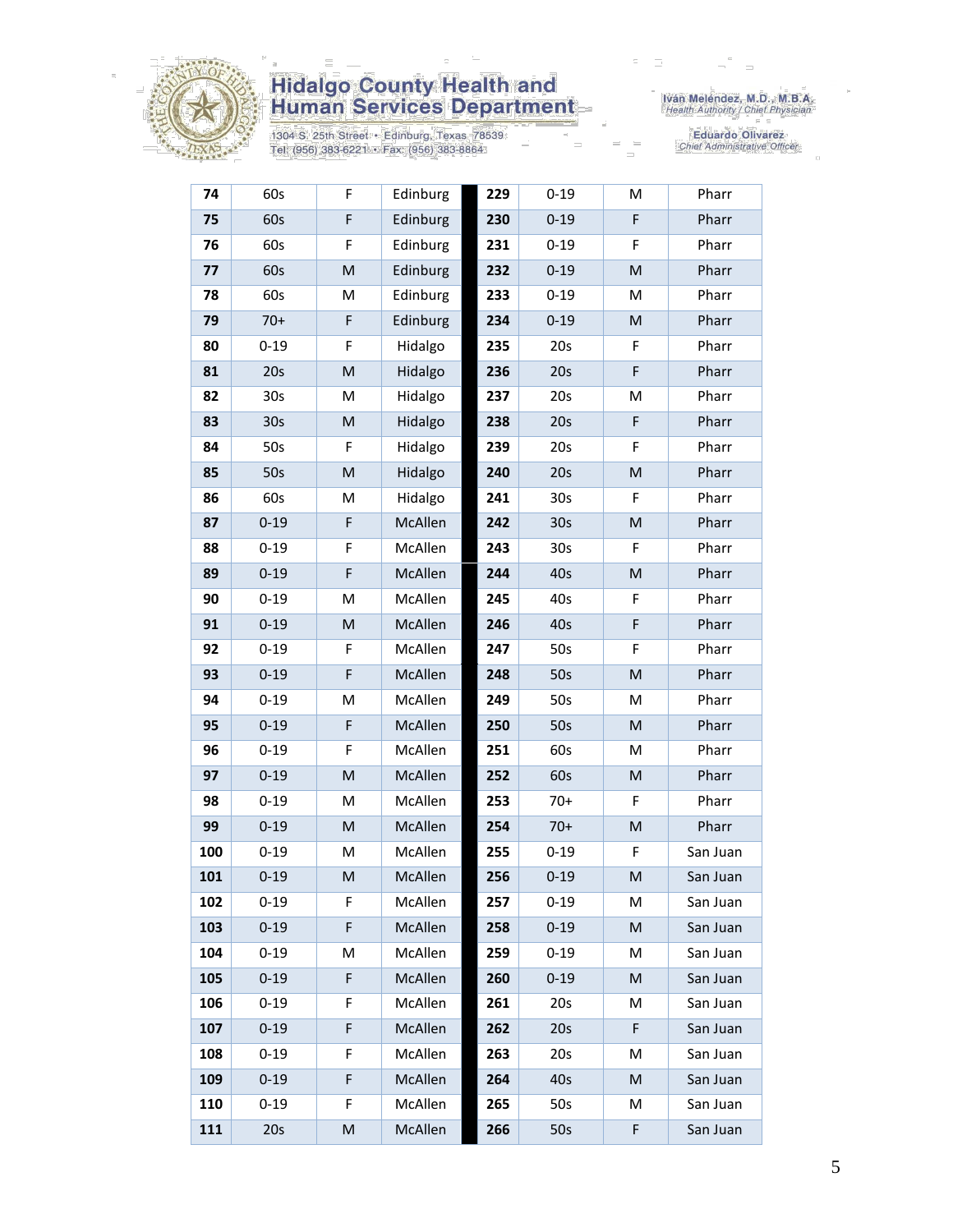

1304 S. 25th Street · Edinburg, Texas 78539 Tel: (956) 383-6221 • Fax: (956) 383-8864

Iván Meléndez, M.D., M.B.A.<br>Health Authority / Chief Physician

Eduardo Olivarez<br>Chief Administrative Officer

| 112 | 20s             | F | McAllen  | 267 | 50s             | F  | San Juan    |
|-----|-----------------|---|----------|-----|-----------------|----|-------------|
| 113 | 20s             | F | McAllen  | 268 | 50s             | M  | San Juan    |
| 114 | 20s             | M | McAllen  | 269 | 60s             | M  | San Juan    |
| 115 | 30 <sub>s</sub> | F | McAllen  | 270 | 60s             | F  | San Juan    |
| 116 | 30 <sub>s</sub> | M | McAllen  | 271 | $0 - 19$        | F  | Undisclosed |
| 117 | 30 <sub>s</sub> | F | McAllen  | 272 | $0 - 19$        | M  | Undisclosed |
| 118 | 30s             | М | McAllen  | 273 | $0 - 19$        | м  | Undisclosed |
| 119 | 30 <sub>s</sub> | M | McAllen  | 274 | $0 - 19$        | M  | Undisclosed |
| 120 | 30 <sub>s</sub> | F | McAllen  | 275 | $0 - 19$        | м  | Undisclosed |
| 121 | 30 <sub>s</sub> | M | McAllen  | 276 | $0 - 19$        | F  | Undisclosed |
| 122 | 30 <sub>s</sub> | F | McAllen  | 277 | $0 - 19$        | F  | Undisclosed |
| 123 | 30 <sub>s</sub> | F | McAllen  | 278 | $0 - 19$        | F  | Undisclosed |
| 124 | 30s             | F | McAllen  | 279 | $0 - 19$        | M  | Undisclosed |
| 125 | 40s             | M | McAllen  | 280 | 20s             | F  | Undisclosed |
| 126 | 40s             | F | McAllen  | 281 | 20s             | Μ  | Undisclosed |
| 127 | 40s             | M | McAllen  | 282 | 20s             | F  | Undisclosed |
| 128 | 40s             | M | McAllen  | 283 | 30 <sub>s</sub> | F  | Undisclosed |
| 129 | 40s             | M | McAllen  | 284 | 30 <sub>s</sub> | M  | Undisclosed |
| 130 | 50s             | M | McAllen  | 285 | 40s             | м  | Undisclosed |
| 131 | 50s             | M | McAllen  | 286 | 40s             | F  | Undisclosed |
| 132 | 50s             | F | McAllen  | 287 | 40s             | F  | Undisclosed |
| 133 | 50s             | F | McAllen  | 288 | 50s             | M  | Undisclosed |
| 134 | 50s             | F | McAllen  | 289 | 50s             | F  | Undisclosed |
| 135 | 60s             | M | McAllen  | 290 | 50s             | F  | Undisclosed |
| 136 | 60s             | F | McAllen  | 291 | 50s             | Μ  | Undisclosed |
| 137 | 60s             | F | McAllen  | 292 | $0 - 19$        | M  | Weslaco     |
| 138 | 60s             | F | McAllen  | 293 | $0 - 19$        | Μ  | Weslaco     |
| 139 | 60s             | F | McAllen  | 294 | $0 - 19$        | F  | Weslaco     |
| 140 | 60s             | F | McAllen  | 295 | $0 - 19$        | М  | Weslaco     |
| 141 | 60s             | M | McAllen  | 296 | $0 - 19$        | F  | Weslaco     |
| 142 | 60s             | F | McAllen  | 297 | $0 - 19$        | F  | Weslaco     |
| 143 | 60s             | M | McAllen  | 298 | 30 <sub>s</sub> | F  | Weslaco     |
| 144 | 60s             | М | McAllen  | 299 | 30 <sub>s</sub> | F  | Weslaco     |
| 145 | $70+$           | M | McAllen  | 300 | 30 <sub>s</sub> | F  | Weslaco     |
| 146 | $70+$           | M | McAllen  | 301 | 30 <sub>s</sub> | F. | Weslaco     |
| 147 | $70+$           | F | McAllen  | 302 | 30 <sub>s</sub> | F  | Weslaco     |
| 148 | $70+$           | M | McAllen  | 303 | 30 <sub>s</sub> | M  | Weslaco     |
| 149 | $0 - 19$        | F | Mercedes | 304 | 30 <sub>s</sub> | F  | Weslaco     |